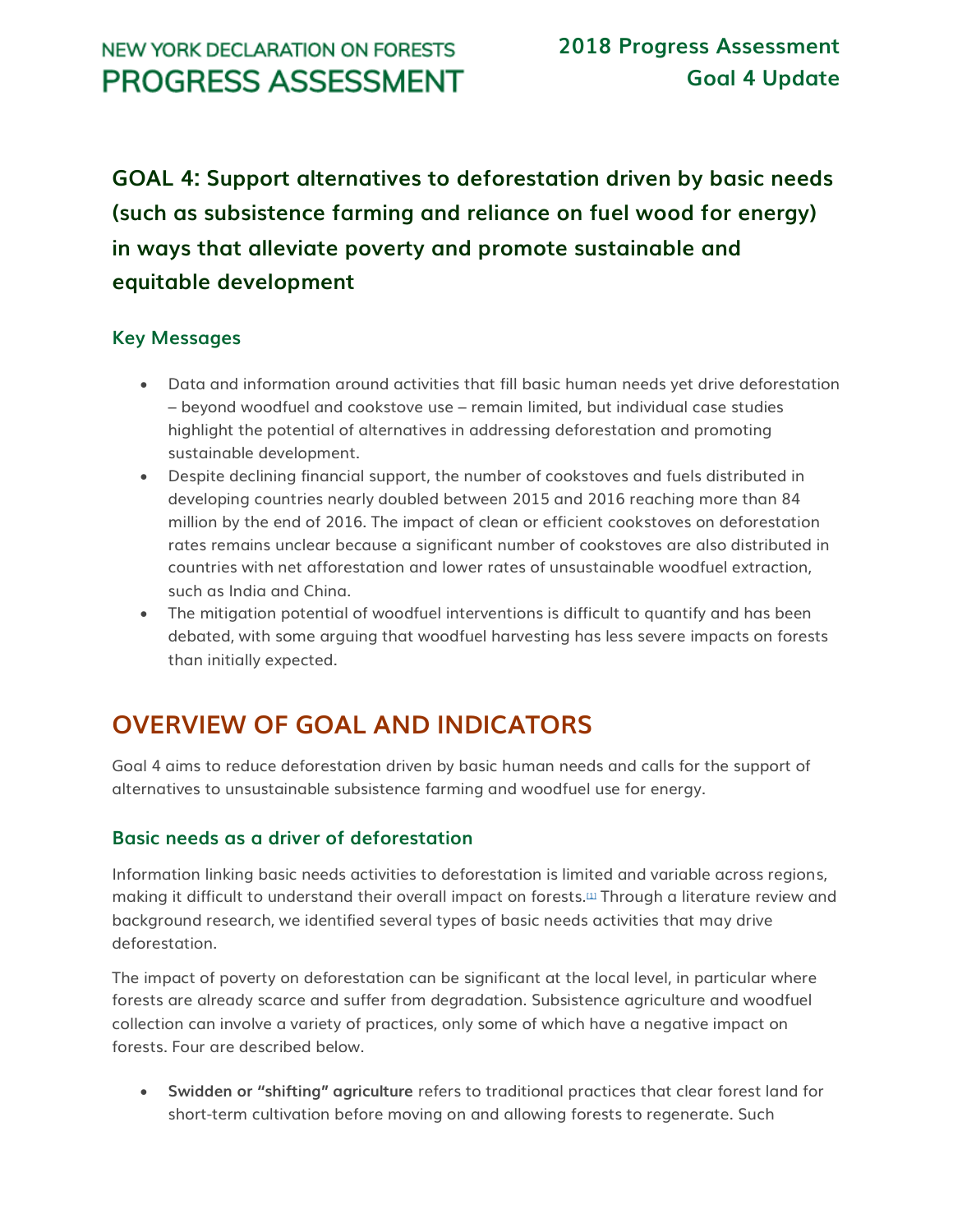practices are still common in remote forests all over the tropics.[\[2\]](http://forestdeclaration.org/goal/goal-4/#_edn2) Their effect on forests depends on how much time fallow areas are given for regeneration and what type of clearing techniques are used. Burning, for example, disturbs the forest more than other techniques. Though forest clearing causes an initial carbon loss, it can create stable mosaics of forest landscapes when managed well (e.g., as in certain areas of Peru[\[3\]](http://forestdeclaration.org/goal/goal-4/#_edn3)). However, growing populations can pressure swidden agriculture to expand to the point that it threatens forests. For example, in the Democratic Republic of Congo, the population is growing at an annual rate of three percent, requiring 32,000 additional hectares of forest for agriculture every year.[\[4\]](http://forestdeclaration.org/goal/goal-4/#_edn4) In some regions stable crop rotation systems have also been threatened through intensification or encroachment by other actors.

- **The migration into forests of subsistence farmers** seeking land and income is generally associated with deforestation. Landless farmers in the Amazon often move to the forest frontier to claim land through cattle farming and sometimes to take part in land speculation (e.g., in Peru,<sup>[\[5\]](http://forestdeclaration.org/goal/goal-4/#_edn5)</sup> Ecuador,<sup>[\[6\]](http://forestdeclaration.org/goal/goal-4/#_edn6)</sup> Colombia,<sup>[\[7\]](http://forestdeclaration.org/goal/goal-4/#_edn7)</sup>and Brazil).<sup>[\[8\]](http://forestdeclaration.org/goal/goal-4/#_edn8)</sup> In Colombia, for example, cattle are used as a means to claim ownership over land where the deforestation is actually driven by land clearance for illicit crops (e.g., cocoa).
- **Permanent subsistence farming** in or near forests has mixed impacts on forest quality, depending on the farming practices. Encroachment by livestock, for example, can drive forest degradation in some locations (e.g., East Africa).[\[9\]](http://forestdeclaration.org/goal/goal-4/#_edn9) The expansion of smallholder farmland, driven by population growth and pressure from commercial agriculture, can also lead to forest clearance.
- **Woodfuel collection** is a driver of forest degradation. However, it rarely leads to landcover change.[\[10\]](http://forestdeclaration.org/goal/goal-4/#_edn10)Over half the wood harvested worldwide is used as fuel, of which 27 to 34 percent is estimated to be harvested unsustainably.[\[11\]](http://forestdeclaration.org/goal/goal-4/#_edn11) In some regions, woodfuel is collected from dead branches and trees, often outside the forest, thus causing limited degradation.[\[12\]](http://forestdeclaration.org/goal/goal-4/#_edn12), [\[13\]](http://forestdeclaration.org/goal/goal-4/#_edn13) The effect can be severe, though, in areas with rapidly growing populations (e.g., as a result of population displacement) $[14]$  and environmental changes (e.g., droughts and desertification). Wood harvested for charcoal production, conversely, may facilitate deforestation because it requires cutting trees. Because charcoal production is a highly profitable activity, its local effects on forests can be significant (e.g., around major Sub-Saharan cities like Kinshasa[\[15\]](http://forestdeclaration.org/goal/goal-4/#_edn15) and Dar El Salaam[\[16\]](http://forestdeclaration.org/goal/goal-4/#_edn16)).

Several factors that are mostly beyond the control of the farmers or forest users can motivate encroachment into forests, both for woodfuel collection and for farming:[12]

- Poverty and lack of alternative sources of food, fuel, or income
- Pressure on land and resources, such as from commercial agriculture and growing populations
- Lack of access to property or user rights for forest products and agricultural land
- Lack of forest management models that allow for sustainable and collective use
- Growing demand for charcoal (and woodfuel) from urban populations that still rely on traditional sources of fuel
- Problems of governance, such as the lack of regulations for sustainable use, land-use planning, or clear tenure rights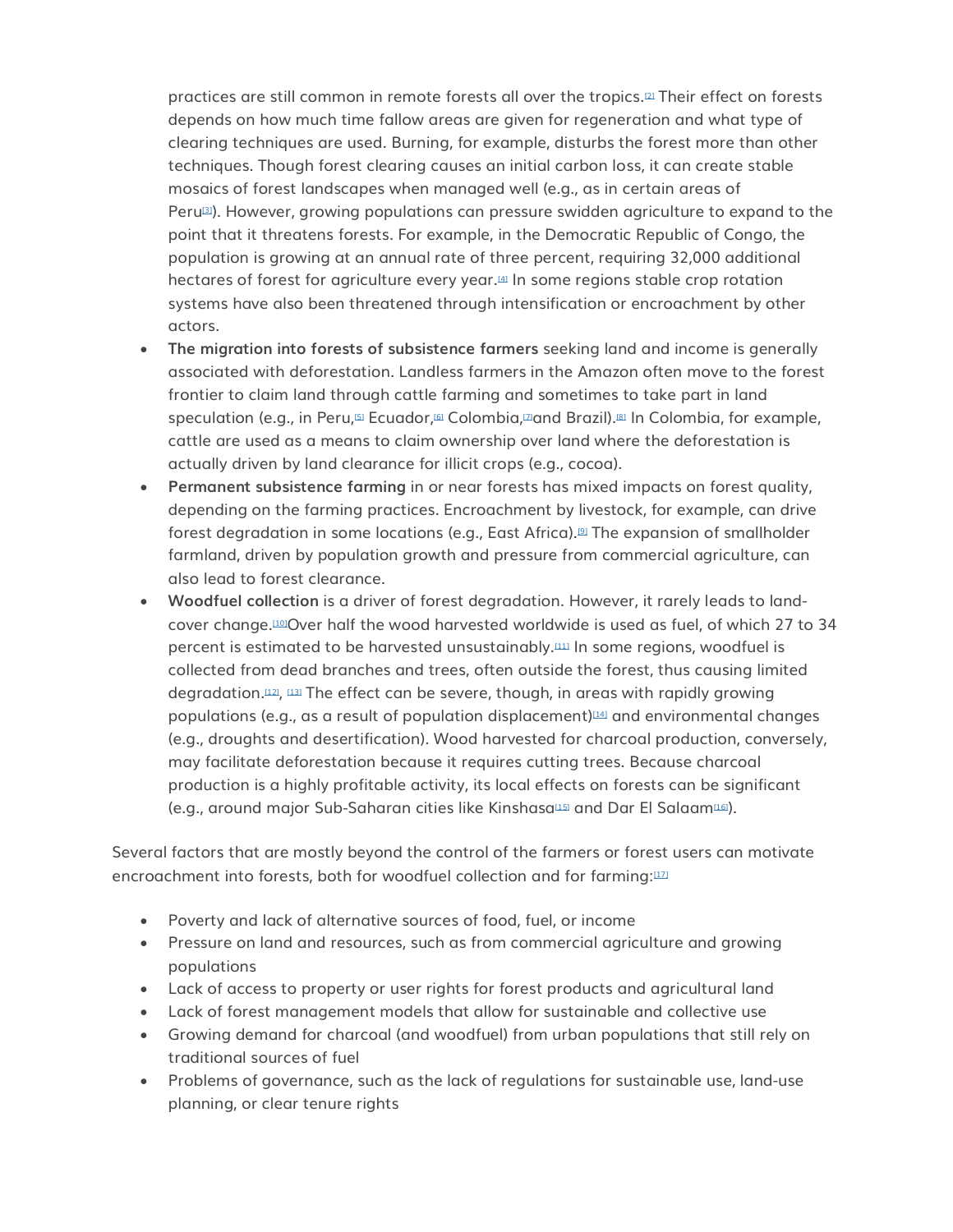### **Reducing deforestation and forest degradation driven by basic needs**

The public and private sectors and civil society have adopted strategies that could provide more sustainable alternatives, often in the context of development and livelihoods initiatives. Some examples are described below.

- Support for agricultural development can increase the productivity and financial viability of farms, reducing the incentive for people to move into forested land. Traditional support measures for smallholder farmers include extension trainings, subsidized inputs like seeds and fertilizer, improved access to finance, and support to develop local markets and value chains. Newer and more comprehensive approaches include agroforestry, conservation agriculture, diversification of crops, and organic farming.
- Unsustainable harvesting of woodfuel can be reduced by increasing the supply of sustainable woodfuel and charcoal (e.g., through community-based natural resource management, participatory forest management, or plantations), by offering alternative sources of cooking and heating energy (e.g., electrification, solar energy, biogas, ethanol), or by improving the efficiency of combustion in cooking technologies (e.g., clean cookstoves).
- Improvements in forest governance are essential for addressing underlying factors that motivate smallholder farmers to move into forests. They include investments in land-use planning and zoning and measures to improve the security of land tenure and the collective use of forests. Detailed information on progress toward improvements in forest governance are covered under our [assessment of Goal 10.](http://forestdeclaration.org/goal/goal-10/)

In many cases, such interventions are implemented for objectives other than sustainable forest use and protection, such as food security, health, or rural development. Many interventions offer the potential for environmental or socioeconomic benefits. Cookstoves, for example, can reduce indoor pollution from open fires and reduce the time and effort spent on collecting firewood; increased farm income and stability can improve food security and alleviate poverty. The impacts on forests, however, are not always straightforward. The expansion of electric grids into forestrisk areas, for example, can improve energy access and thus reduce woodfuel use. Yet, it can also attract migration and settlements, increasing the risk for new forest loss.

#### **Assessing progress**

It remains challenging to identify indicators of progress for Goal 4. As in previous years, the only type of support we are able to measure and clearly link to forest goals is the distribution of clean or efficient cookstoves, which can reduce unsustainable woodfuel consumption for cooking and heating (Table 1). Efforts underway to address alternatives to deforestation-driven basic needs beyond the energy sector, such as subsistence farming, are described in the Case Studies section, below.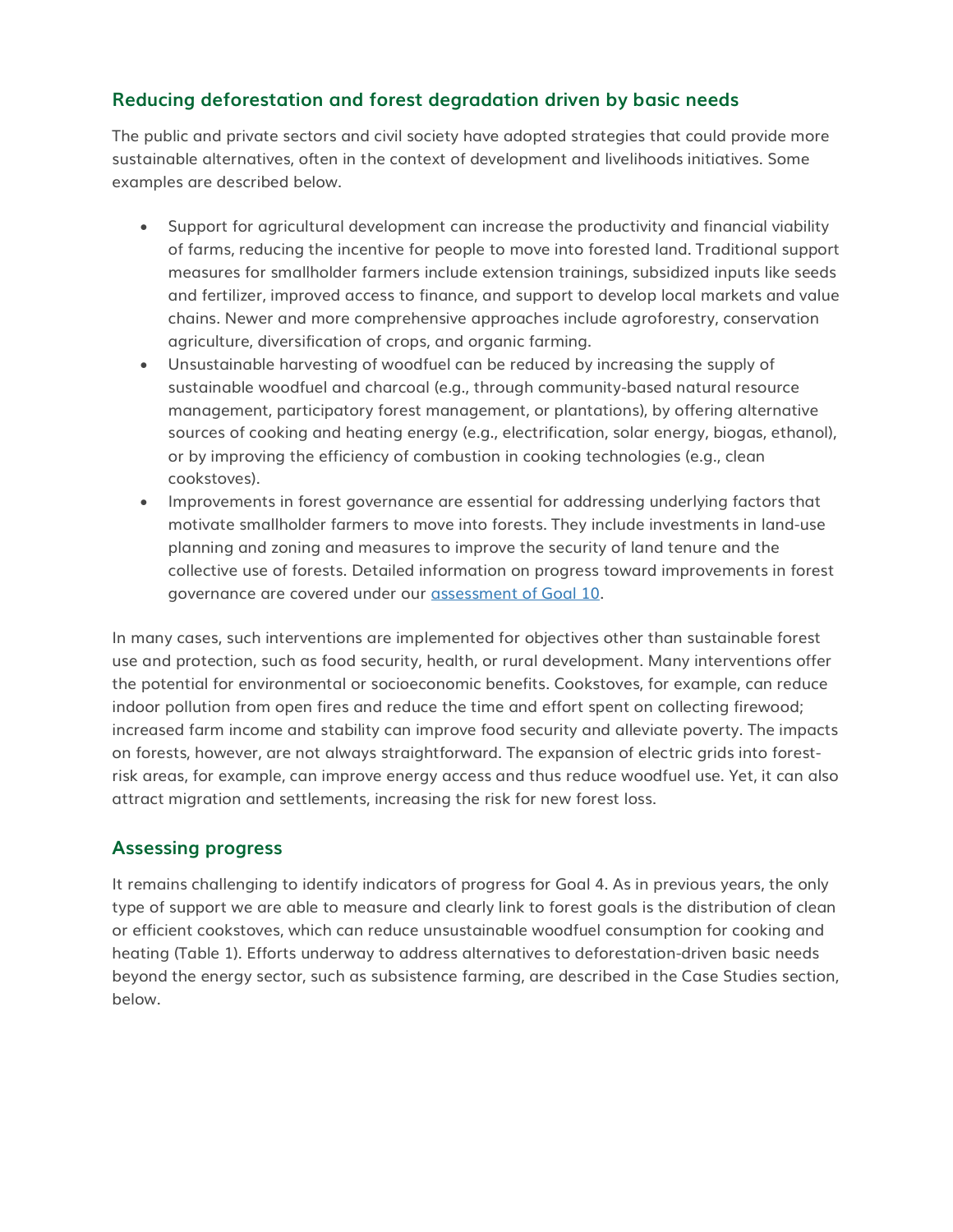#### **Table 1: Criteria and indicators to track Goal 4**

| <b>CRITERIA</b>                                                          | <b>INDICATOR</b>                                           |
|--------------------------------------------------------------------------|------------------------------------------------------------|
| 1. Global distribution of clean and/or efficient<br>cookstoves and fuels | 1.1 Number of cookstoves and fuels distributed             |
| 2. Financial support for woodfuel interventions                          | 2.1 Funds spent in support of woodfuel interventions (USD) |

In 2019, the NYDF Assessment Partners plan to conduct an in-depth assessment of progress on Goals 3 and 4. This includes a revision of the assessment framework that will expand and build on the categories of basic needs activities as drivers of deforestation and alternatives to deforestation driven by basic needs activities.

## **FINDINGS**

#### **Criterion 1: Global distribution of clean and/or efficient cookstoves and fuels**

#### **Indicator 1.1: Number of cookstoves and fuels distributed**

The number of clean cooking and heating appliances and fuels distributed in developing countries grew at a faster pace in 2016 than in previous years. The number of cookstoves and fuels distributed in developing countries nearly doubled between 2015 and 2016 and reached more than 84 million by the end of 2016 (Figure 1). This may be partly because of large-scale national programs, such as India's Pradhan Mantri Ujjwala Yojana program.¤¤, ¤® However, inconsistencies in reporting make it difficult to draw conclusions about trends. In 2016, the large majority (84 percent or 31 million) of cookstoves and fuels distributed met clean and/or efficient standards¤º set by the <u>[Global Alliance for Clean Cookstoves \(the Alliance\).](http://cleancookstoves.org/)</u>¤11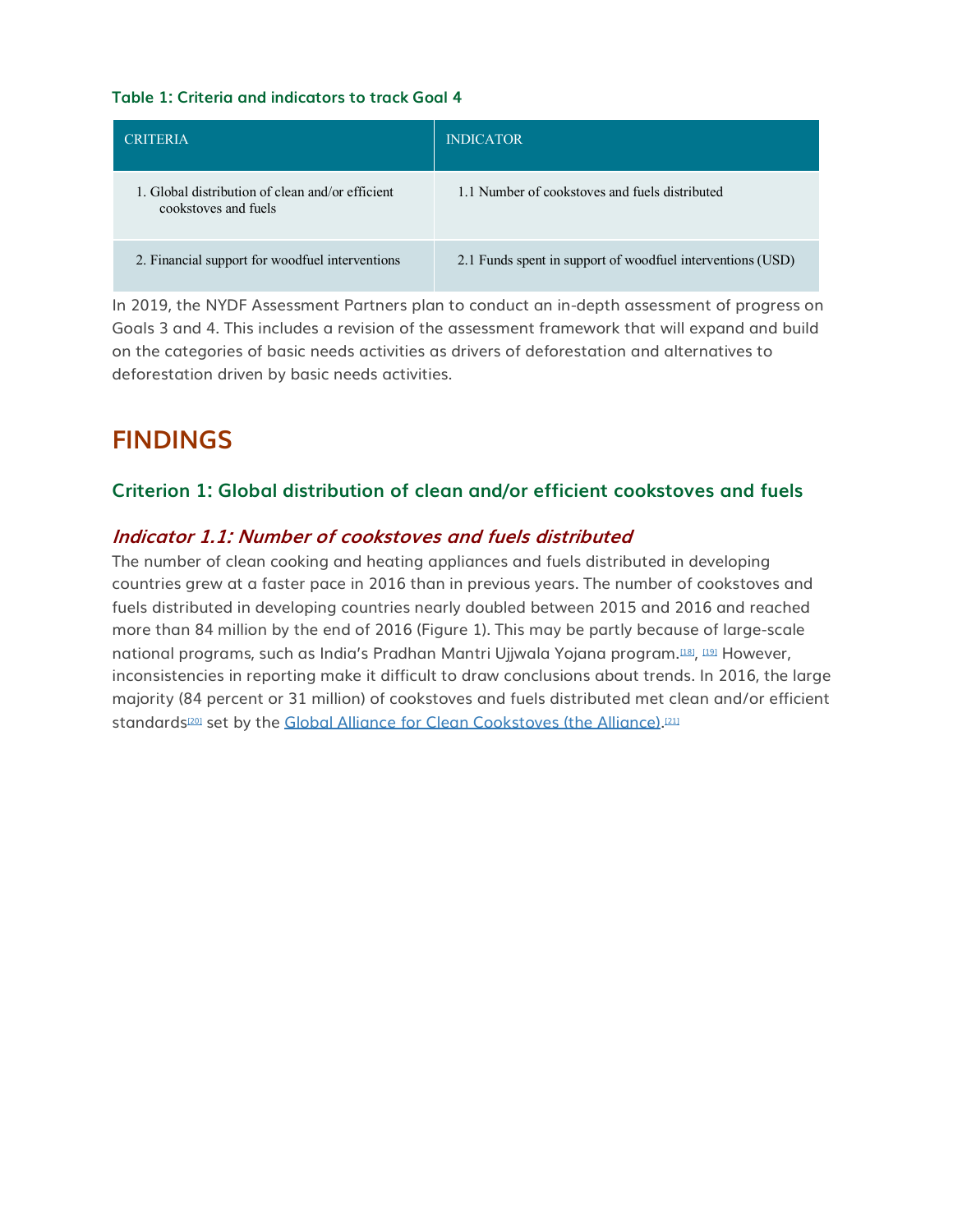

**Figure 1. Cookstoves and fuels distributed 2010–16, in millions of "household equivalents"**

Source: Climate Focus graph based on data provided by the Global Alliance for Clean Cookstoves and the Alliance *[2017 progress report:](https://cleancookstoves.org/binary-data/RESOURCE/file/000/000/536-1.pdf)  [driving demand, delivering impact](https://cleancookstoves.org/binary-data/RESOURCE/file/000/000/536-1.pdf)*. Aggregated trends from Alliance partners who have reported consistently were used to estimate distribution trends in the sector. The definitions of clean and efficient are aligned with the interim performance guidelines in the ISO International Workshop Agreement. For this figure, stoves and fuels that meet Tier 2 for efficiency are considered efficient and those that meet Tier 3 for indoor emissions are considered clean for health.

Note: For "household equivalents," units vary by fuel. For example, for LPG in India they are measured by connections (first stove and first tank). In other places, it could be by volume or weight (depending on the fuel type). The Global Alliance for Clean Cookstoves takes those volumes and makes conservative estimates of how many households can be served in a year, and those numbers are reported as "household equivalents." Fuel consumption varies by geography, fuel type, and stove efficiency. 2015 numbers were slightly reduced due to correction.

Some evidence shows that the mitigation potential of woodfuel interventions has been overestimated.[\[22\]](http://forestdeclaration.org/goal/goal-4/#_edn22)Damage linked to woodfuel extraction often occurs in conjunction with other major drivers of deforestation (e.g., livestock production, agricultural expansion, development of transportation networks), making it challenging to separate the impact of woodfuel harvesting. Despite an increasing number of clean or efficient cookstoves and alternative fuels being distributed globally, large proportions are also distributed in countries like India and China where woodfuel is not a major driver of deforestation, but the positive health and social impacts continue to drive increases in uptake.[\[23\]](http://forestdeclaration.org/goal/goal-4/#_edn23) Given the lack of global research, however, regional studies from these areas are still valuable in demonstrating the positive benefits of clean and/or efficient cookstoves and alternative fuels for forests. One study found that biogas promotion in India resulted in reduced pressure on forests, with an aggregate emissions reduction of 6.7 million metric tons of carbon dioxide equivalent and national woodfuel displacement of 7.2 million metric tons between 2001 and 2011. $\mathbb{P}^{24}$  Another study found that positive forest changes, such as higher biomass and regeneration in areas with unsustainable harvesting, can occur in areas where biogas units are regularly used and well-maintained – even 10 years later.[\[25\]](http://forestdeclaration.org/goal/goal-4/#_edn25)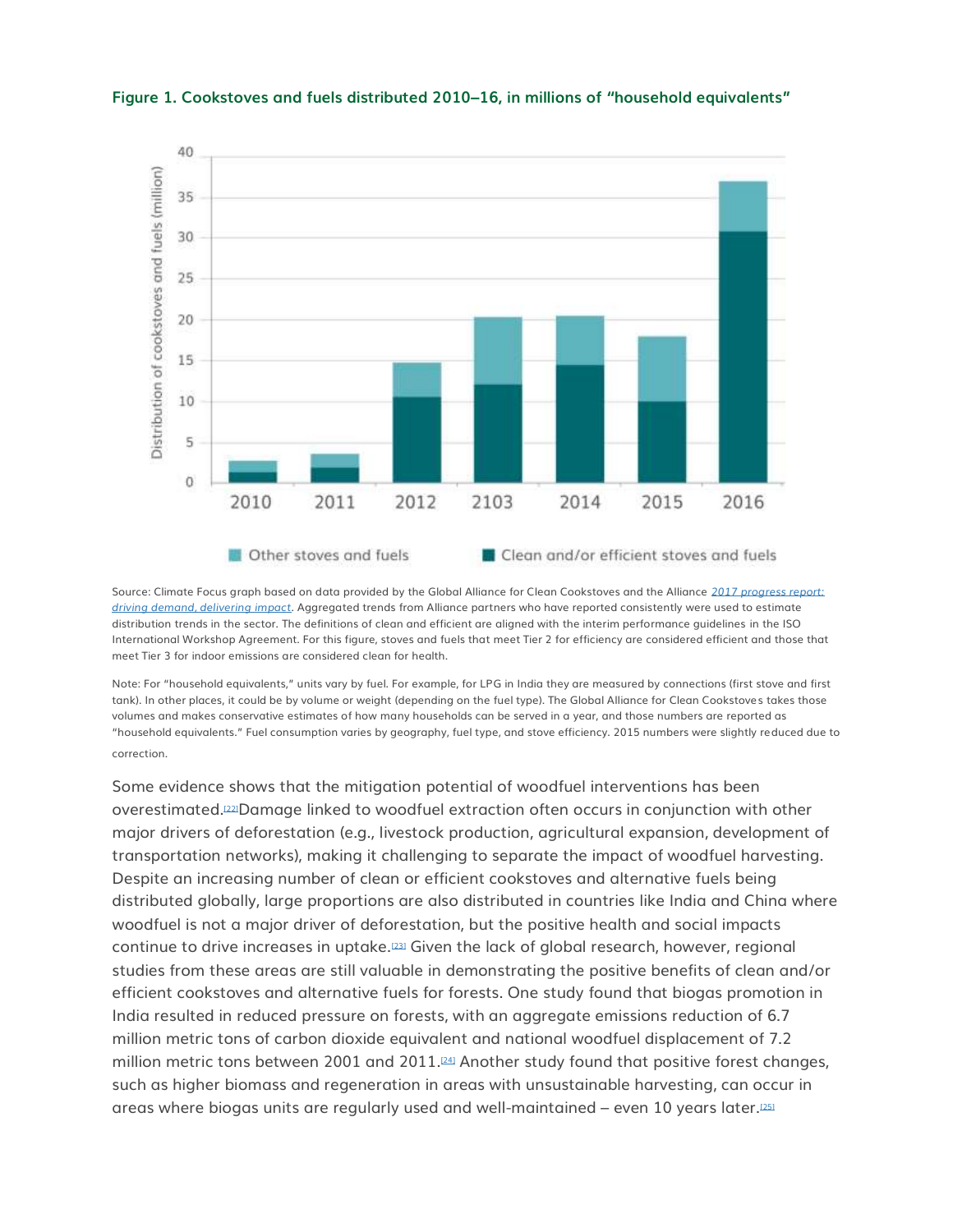#### **Criterion 2: Financial support for woodfuel interventions**

#### **Indicator 2.1: Funds spent in support of woodfuel interventions**

Despite an increase of woodfuel interventions, funds for such interventions continued to decline in 2016 with almost no new commitments of official development assistance for the woodfuel and charcoal sector and a decrease in carbon market transactions and sector funding tracked by the Alliance. The recent revisions of the Clean Development Mechanism methodology for energy efficiency measures of cookstoves and a fall in carbon pricing may explain the decrease in carbon market transactions.





Source: Compiled by Climate Focus based on the following sources: for ODA, Organization for Economic Cooperation and Development (OECD). (2018). [Official development assistance data.](https://stats.oecd.org/) For carbon market transactions, Hamrick, K. & Gallant, M. (2017). *[Unlocking](https://www.forest-trends.org/wp-content/uploads/2017/07/doc_5591.pdf)  potential: state of [the voluntary carbon markets 2017](https://www.forest-trends.org/wp-content/uploads/2017/07/doc_5591.pdf)*. Washington, D.C.: Forest Trends. For clean cooking sector funding, from the Alliance and other investors and donors, including debt, equity, and grant.

Note: ODA = Official development assistance

### **CASE STUDIES**

Case studies of global and local initiatives indicate growing support to address deforestation and enhance livelihoods through promoting sustainable activities, such as improved land and forest management and agricultural intensification and diversification, to support basic needs.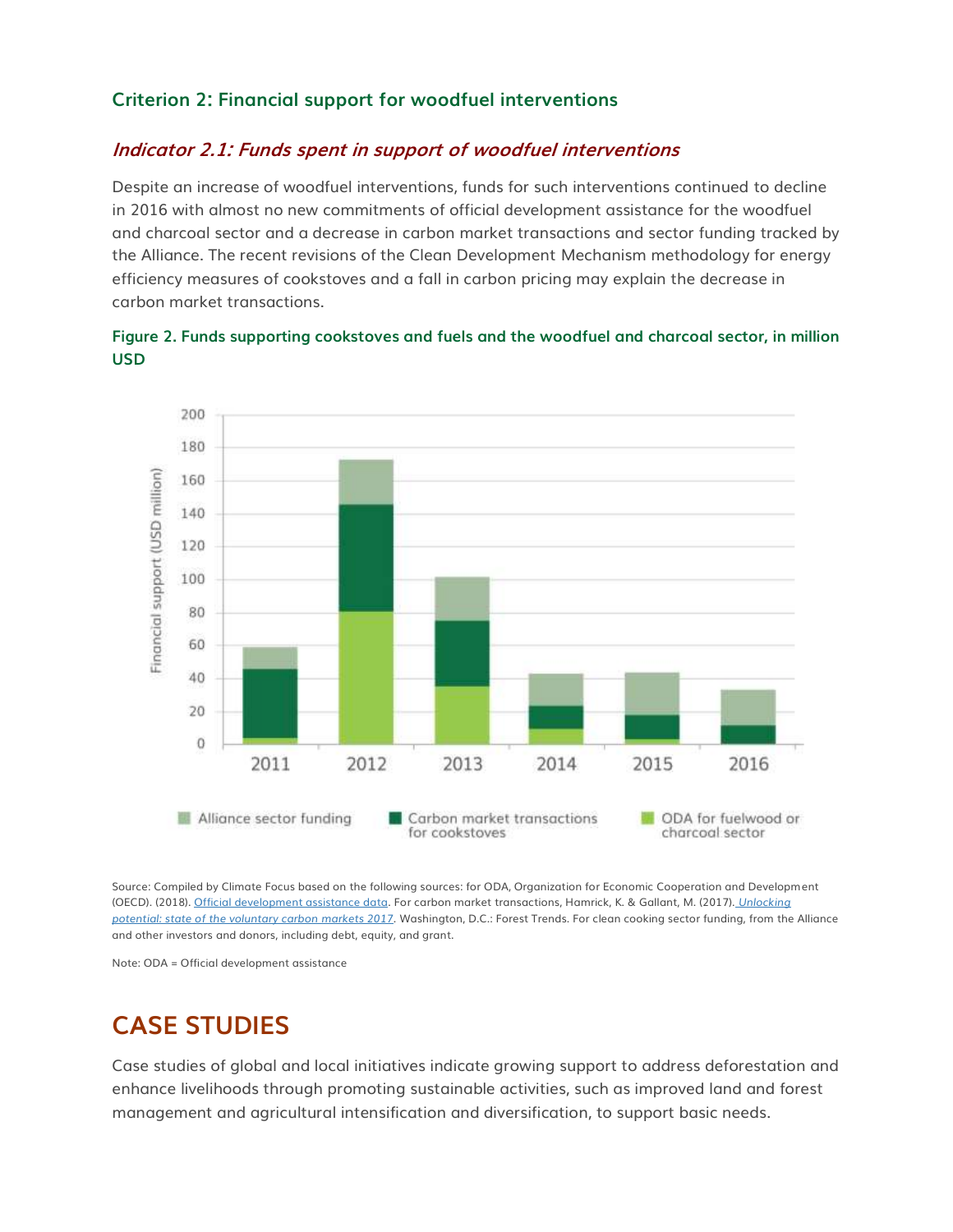#### **The Cocoa and Forests Initiative and Frameworks for Action**

The majority of the world's cocoa is produced by 1.6 to 2 million smallholders that depend on the crop for their livelihoods and income.<sup>[\[26\]](http://forestdeclaration.org/goal/goal-4/#_edn26)</sup> At the household level, this is nearly a quarter of the population in the two largest cocoa-producing countries: Ghana and Côte d'Ivoire. As cocoa production has expanded, so has forest loss. Since 2000, Ghana and Côte d'Ivoire have lost 11 percent and 14 percent of their forest cover, respectively.<sup>[\[27\]](http://forestdeclaration.org/goal/goal-4/#_edn27)</sup>

In March 2017, a group of 12 cocoa and chocolate companies, along with civil society organizations, announced creation of the Cocoa & Forests Initiative, a public-private partnership to end deforestation and forest degradation in the global cocoa supply chain.<sup>[\[28\]](http://forestdeclaration.org/goal/goal-4/#_edn28)</sup> While the Initiative's focus is on commodity-based deforestation, it acknowledges that smallholder cocoa farmers are often engaged in noncommercial, subsistence farming as well. Cocoa farmers in Côte d'Ivoire earn approximately one USD per day, which they complement with subsistence farming.[\[29\]](http://forestdeclaration.org/goal/goal-4/#_edn29) Companies in the initiative and the governments of Ghana and Côte d'Ivoire have developed country-specific frameworks for action to implement their commitments. The frameworks focus on ensuring sustainable livelihoods and social inclusion for all cocoa farmers while promoting forest protection and restoration. Specific actions include promoting sustainable intensification and livelihood diversification through techniques such as mixed agroforestry and food crops production, to ensure that farmers' basic needs are met without relying on new forest incursions.[\[30\]](http://forestdeclaration.org/goal/goal-4/#_edn30) Companies also intend to promote community-based forest management systems and payments for environmental services, acknowledging that these models of forest governance can be effective at ensuring sustainable livelihoods while maintaining forests' critical climate, soil, and water-regulating functions. The initiative intends to replicate the framework's model in other cocoa-producing countries.[\[31\]](http://forestdeclaration.org/goal/goal-4/#_edn31) Some participating companies have launched development projects in tandem with the frameworks that could have large impacts on forest protection and livelihoods. For example, the commodity-sourcing company Touton is spearheading a landscape governance project in western Ghana that is expected to provide 60,000 cocoa farmers with farm-level technical support and incentives for environmental protection.[\[32\]](http://forestdeclaration.org/goal/goal-4/#_edn32)

#### **Forest & Farm Facility**

The Forest & Farm Facility is a partnership between the Food and Agriculture Organization of the United Nations, the International Institute for Environment and Development, the International Union for Conservation of Nature, and AgriCord that supports producer organizations across the forestry and agricultural sectors, engaging them at a landscape scale.[\[33\]](http://forestdeclaration.org/goal/goal-4/#_edn33) The 947 forest and farm producer organizations (made up of smallholders, rural women's groups, local communities, and indigenous peoples' institutions) that the facility supported in its 2012-17 phase I represent more than 30 million forest and farm producers across 10 countries.[\[34\]](http://forestdeclaration.org/goal/goal-4/#_edn34) The facility supported these groups in increasing their technical and business capacities. Achievements included securing land tenure, developing new enterprises, implementing integrated land management plans, influencing and designing policies, sharing knowledge, increasing community and individual resilience to climatic change, and opening up new opportunities for marginalized members.[\[35\]](http://forestdeclaration.org/goal/goal-4/#_edn35)

#### **Addressing deforestation through income diversification in Alto Mayo, Peru**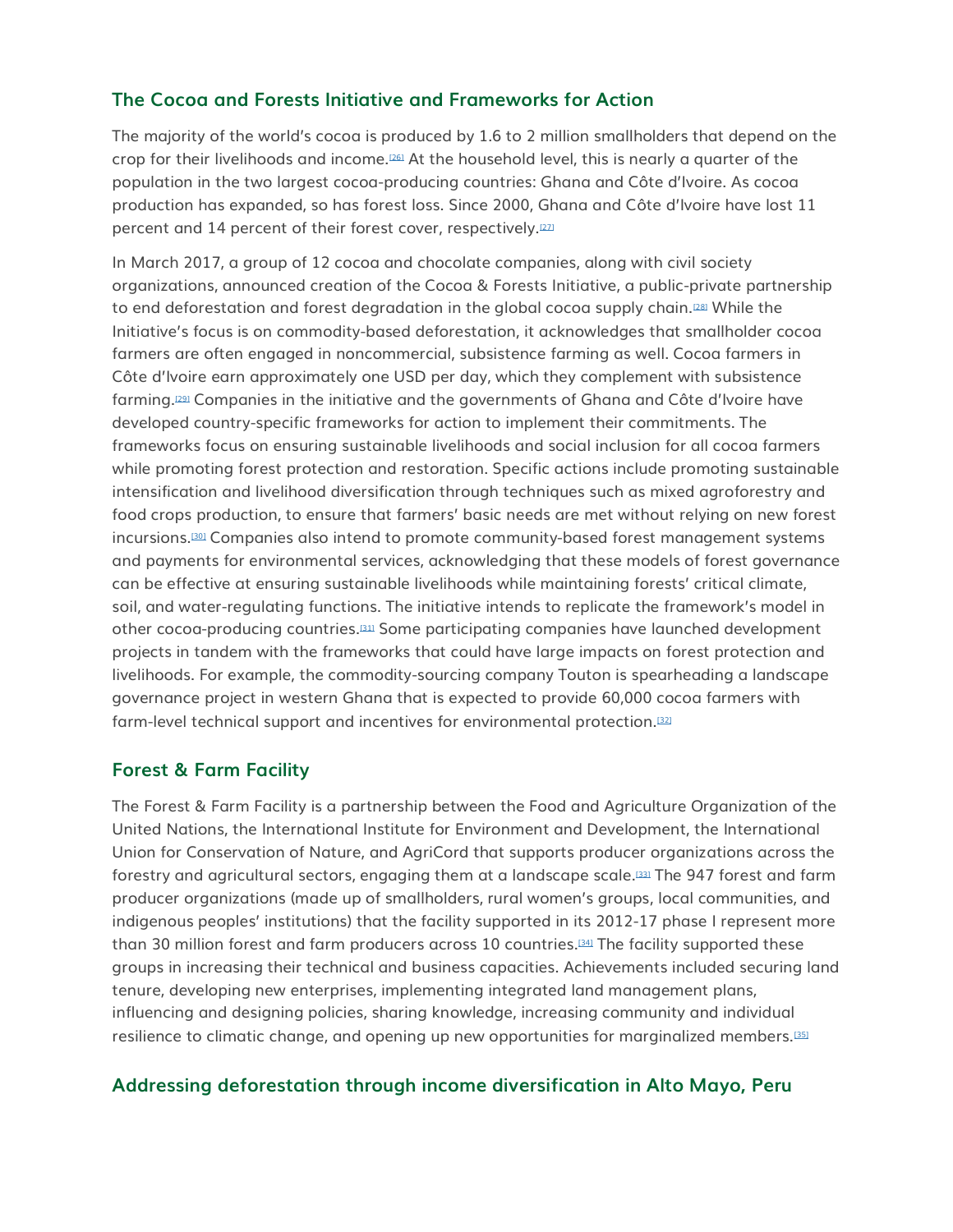A sustainable landscape is a place where people steward natural capital alongside sustainable production systems at a scale that encompasses multiple levels of governance and a wide range of uses of essential natural capital to enhance long-term human well-being in a changing world. Conservation International has been applying a sustainable landscape approach (SLA) in key geographies for 10 years. SLA is an integrated approach implemented through partnerships to address the multiple – and, at times, competing – goals of conservation and economic development to benefit human well-being.

In the 780,000-hectare Alto Mayo watershed landscape in Peru (home to 220,000 inhabitants), SLA strategies to address deforestation and degradation have strengthened management capacity of the Alto Mayo Protected Area by increasing patrols and enforcement; promoting sustainable production of coffee by providing technical assistance; implementing sustainable financial mechanisms, including REDD+ and conservation agreements; and supporting the development of green economies with the establishment of a public-private investment platform; among other strategies.[\[36\]](http://forestdeclaration.org/goal/goal-4/#_edn36) These strategies led to several key outcomes from 2008-16, including 5.65 metric tons of avoided carbon emissions, $[37]$  an increase in coffee productivity from 900 kilograms per hectare to 24,600 kilograms per hectare for producers participating in the initiative, and a 134 percent increase in income with a 74.6 percent decrease in greenhouse gas emissions for rice producers who joined diversified rice and shrimp farms. These successes are tracked and monitored through Conservation International's Landscape Assessment Framework<sup>1381</sup>

#### **Community forestry in Guatemala's Maya Biosphere Reserve**

Community forest management has proven to be effective at decreasing forest loss while maintaining livelihoods in Guatemala's Maya Biosphere Reserve (MBR).[\[39\]](http://forestdeclaration.org/goal/goal-4/#_edn39) While subsistence farming is not a major driver of deforestation in the region, $4001$  the successes of the project may provide lessons and best practices that can be applied to similar initiatives in more at-risk regions.

The MBR was established in 1990 within the Selva Maya forest, the largest broadleaf tropical forest in Mesoamerica, and is managed by the National Council of Protective Areas (CONAP), a government agency. Since communities collectively negotiated to create resource access through community-based concessions in 1995, deforestation rates have been lower in the MBR than the rest of the country. The overall rate of deforestation in the MBR from 2000-13 was 1.2 percent, less than Guatemala's average of 1.4 percent for roughly the same period. As of 2015, nine communities and two private corporations have concessions in the MBR. Each concession holder is required to achieve and maintain Forest Stewardship Council certification within three years of being granted use rights, the costs of which are covered by donor support. The Asociación de Comunidades Forestales de Petén, the umbrella organization of the communities managing the concessions, has created an organization specifically to support member communities to maintain and refine their forest businesses.

### **Building community capacity for sustainable agriculture, forest management, and ecosystem conservation in the Brazilian Amazon**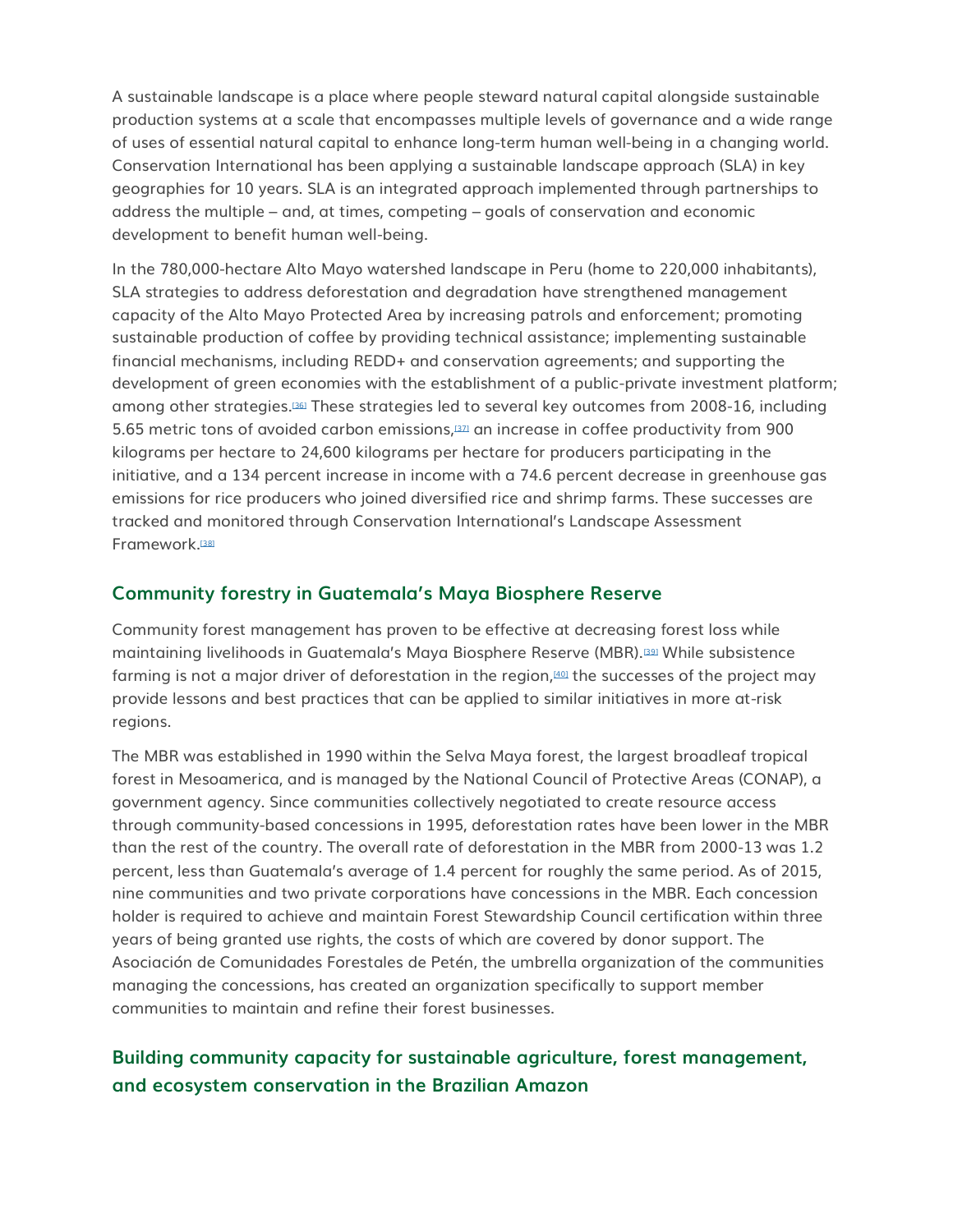In the Brazilian Amazon, traditional communities often live within large forest territories designated as protected areas that are threatened by deforestation and biodiversity loss and face barriers to sustainably delivering agriculture and forest products. Cleared areas designated for rural settlements are commonly managed under degrading agricultural and livestock practices, which lead to further deforestation and greenhouse gas emissions.

The Florestas de Valor project, developed by the Brazilian socioenvironmental nongovernmental organization (NGO) Imaflora, promotes sustainable agriculture, forest management, and ecosystem conservation, as well as consolidation of fair-trade partnerships for forest conservation. The project aims to build the capacity of traditional communities in three major territories in the Brazilian Amazon (Calha Norte, Terra do Meio, and São Félix do Xingu), which comprise more than 40 million hectares of protected rainforest, about 10 percent of the Brazilian Amazon. The first phase of the Florestas de Valor project (2013-16), sponsored by Petrobras Socioambiental, implemented agroforestry and silvopastoral systems, promoted alternative agriculture practices, and provided the means for regenerating riparian zones. The project has also facilitated partnerships among traditional communities and industry engaged more than 7,000 people, increased community income and, ultimately, contributed to the conservation of Amazon rainforest. In its next phase (until 2020), the Florestas de Valor project will expand the implementation of sustainable agriculture systems over the region, strengthen and expand trading partnerships, and build community capacity to access and influence public policies. The project will also implement a system to measure and monitor impacts of its interventions in reducing deforestation and greenhouse gas emissions.

#### **Improving agricultural practices and livelihoods in the Yucatán**

The Yucatán Peninsula – home to the largest remaining tropical rainforests in the Americas after the Amazon<sup>[\[41\]](http://forestdeclaration.org/goal/goal-4/#_edn41)</sup> – loses over 80 thousand hectares of forest due to subsistence farming every year.[\[42\]](http://forestdeclaration.org/goal/goal-4/#_edn42) The majority (80 percent) of the peninsula's vegetation has been deforested or degraded. *Milpa*, a pre-Hispanic intercropping system that integrates maize, beans, and squash, contributes to roughly 16 percent of deforestation in the area.[\[43\]](http://forestdeclaration.org/goal/goal-4/#_edn43) The land is traditionally cleared using the slash and burn method, which dries the soil to the extent that farmers must migrate and clear new land for cultivation every two to three years. *Milpa* produces more than just crops for these farmers; slash and burn methods also provide game and timber.

A growing number of initiatives in this region address deforestation driven by subsistence farming. The International Maize and Wheat Improvement Center is working with farming communities in Mexico's Yucatán Peninsula to increase crop yields and farmers' income through sustainable solutions. The Nature Conservancy's (TNC's) Yucatán Peninsula Sustainable Rural Development Initiative is also working to change crop production, including the *milpa* production system. TNC is collaborating with 47 communities, 700 producers, at least 14 municipalities, and three state governments, as well as a variety of NGO's and academic institutions.[\[44\]](http://forestdeclaration.org/goal/goal-4/#_edn44) By shifting farming toward sustainable agriculture that incorporates the forest landscape instead of clearing it, the TNC has seen a 400 percent productivity increase across its projects.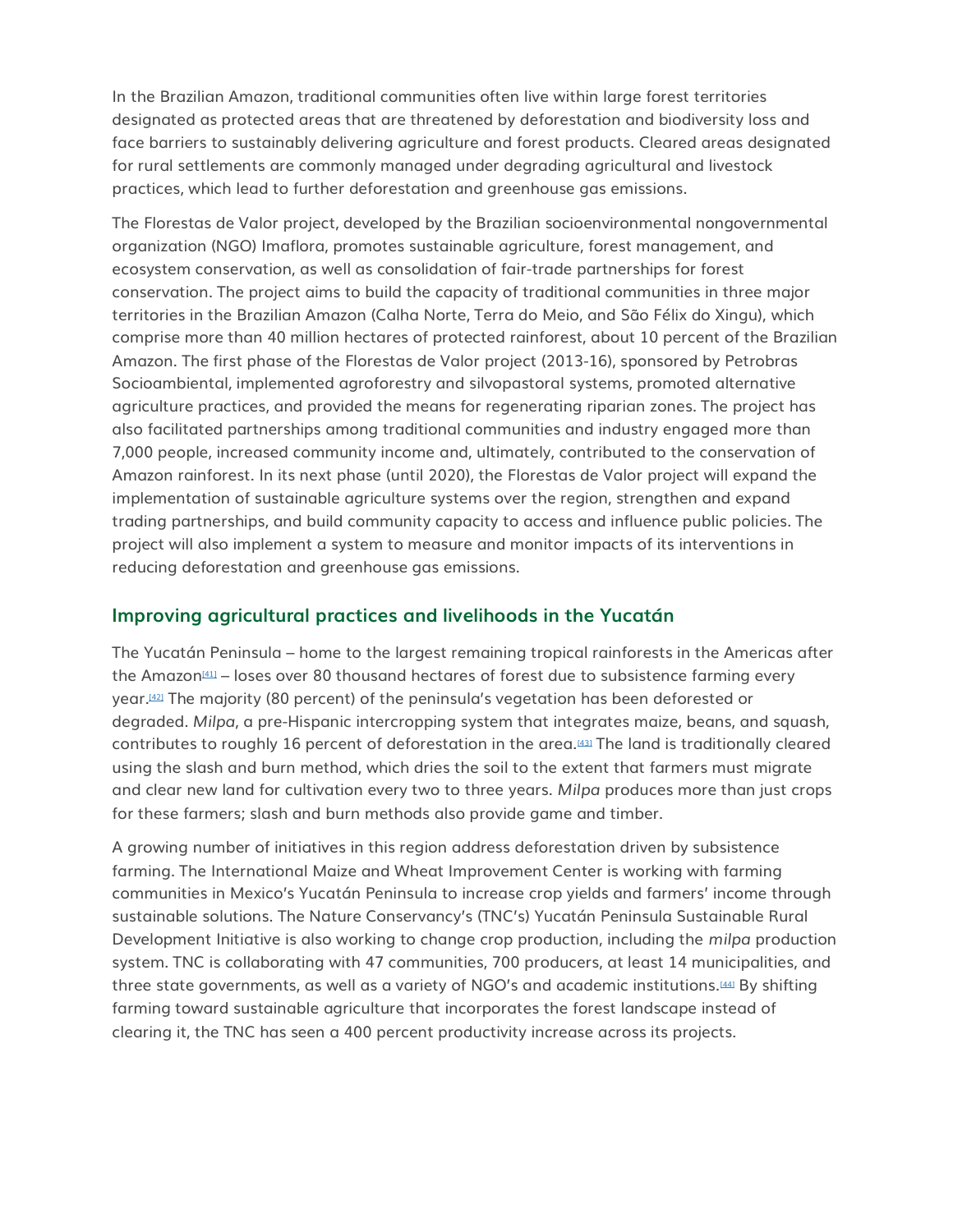**We thank Katie Pogue and Donee Alexander (Global Alliance for Clean Cookstoves), Ciniro Costas Junior (Imaflora), and Shyla Raghav and Stephanie Kimball (Conservation International) for their contributions to this update.**

<sup>III</sup> Defries, R.S., Rudel,T., Uriarte, M., & Hansen, M. (2010). Deforestation driven by urban population growth [and agricultural trade in the twenty-first century.](https://doi.org/10.1038/NGEO756) *Nature Geoscience, 3*, 178–81.

[\[2\]](http://forestdeclaration.org/goal/goal-4/#_ednref2) Ziegler, A.D., Borstein, D., & Yuen, J.Q. (2017). The viability of swidden agriculture and its uncertain role in REDD+. In M. Cairns, (Ed.) *Shifting cultivation policies: Balancing environmental and social sustainability*. Oxfordshire, UK: Centre for Agriculture and Biosciences International.

[\[3\]](http://forestdeclaration.org/goal/goal-4/#_ednref3) Ravikumar, A., Sears, R.R., Cronkleton, P., Menton, M., & del Arco, M.P.-O. (2016). [Is small-scale agriculture](https://www.cifor.org/library/6123/is-small-scale-agriculture-really-the-main-driver-of-deforestation-in-the-peruvian-amazon-moving-beyond-the-prevailing-narrative/)  [really the main driver of deforestation in the Peruvian Amazon? Moving beyond the prevailing](https://www.cifor.org/library/6123/is-small-scale-agriculture-really-the-main-driver-of-deforestation-in-the-peruvian-amazon-moving-beyond-the-prevailing-narrative/)  [narrative.](https://www.cifor.org/library/6123/is-small-scale-agriculture-really-the-main-driver-of-deforestation-in-the-peruvian-amazon-moving-beyond-the-prevailing-narrative/) *Conservation Letters, 10*, 170–177.

[\[4\]](http://forestdeclaration.org/goal/goal-4/#_ednref4) Government of the Democratic Republic of Congo. (2016). [Mai-Ndombe emission reductions program,](https://www.forestcarbonpartnership.org/sites/fcp/files/2016/Dec/20161108%20Revised%20ERPD_DRC.pdf)  [Democratic Republic of Congo.](https://www.forestcarbonpartnership.org/sites/fcp/files/2016/Dec/20161108%20Revised%20ERPD_DRC.pdf) Forest Carbon Partnership Facility (FCPF) Carbon Fund.

D Ravikumar, A., Sears, R.R., Cronkleton, P., Menton, M., & del Arco, M.P.-O. (2016). Is small-scale agriculture really the main driver of deforestation in the [Peruvian Amazon? Moving beyond the prevailing](https://www.cifor.org/library/6123/is-small-scale-agriculture-really-the-main-driver-of-deforestation-in-the-peruvian-amazon-moving-beyond-the-prevailing-narrative/)  [narrative.](https://www.cifor.org/library/6123/is-small-scale-agriculture-really-the-main-driver-of-deforestation-in-the-peruvian-amazon-moving-beyond-the-prevailing-narrative/) *Conservation Letters, 10*, 170–177.

[\[6\]](http://forestdeclaration.org/goal/goal-4/#_ednref6) Kovacic, Z., & Viteri Salazar, O. (2017). [The lose-lose predicament of deforestation through subsistence](https://www.sciencedirect.com/science/article/pii/S0743016717300992)  [farming: Unpacking agricultural expansion in the Ecuadorian Amazon.](https://www.sciencedirect.com/science/article/pii/S0743016717300992) *Journal of Rural Studies, 51*, 105– 114.

[\[7\]](http://forestdeclaration.org/goal/goal-4/#_ednref7) Armenteras D, Cabrera E, Rodríguez N, & Retana J. (2013). [National and regional determinants of tropical](doi:%2010.1007/s10113-013-0433-7)  [deforestation in Colombia.](doi:%2010.1007/s10113-013-0433-7) *Regional Environmental Change, 13,* 1181–1193.

[\[8\]](http://forestdeclaration.org/goal/goal-4/#_ednref8) Garrett, R.D., Gardner, T.A., Morello, T.F., Marchand, S., Barlow, J., de Blas, D.E., Ferreira, J., Lees, A.C., & Parry, L. (2017). [Explaining the persistence of low income and environmentally degrading land uses in the](https://www.ecologyandsociety.org/vol22/iss3/art27/)  [Brazilian Amazon.](https://www.ecologyandsociety.org/vol22/iss3/art27/) *Ecology and Society, 22*.

■ Godde, C.M., Garnett, T., Thornton, P.K., Ash, A.J., and Herrero, M. (2018). Grazing systems expansion and [intensification: Drivers, dynamics, and trade-offs.](https://doi.org/10.1016/j.gfs.2017.11.003) *Global Food Security, 16*, 93–105; Sulieman, H.M. (2018). [Exploring drivers of forest degradation and fragmentation in Sudan: The case of Erawashda forest](https://doi.org/10.1016/j.scitotenv.2017.11.210)  [and its surrounding community.](https://doi.org/10.1016/j.scitotenv.2017.11.210) *Science of the Total Environment, 621*, 895–904.

[\[10\]](http://forestdeclaration.org/goal/goal-4/#_ednref10) Bailis, R., Wang, Y., Drigo, R., Ghilardi, A., & Masera, O. (2017). Getting the [numbers right: Revisiting](http://iopscience.iop.org/article/10.1088/1748-9326/aa83ed/pdf)  [woodfuel sustainability in the developing world.](http://iopscience.iop.org/article/10.1088/1748-9326/aa83ed/pdf)*Environmental Research Letters, 12*.

[\[11\]](http://forestdeclaration.org/goal/goal-4/#_ednref11) Bailis, R., Drigo, R., Ghilardi, A., & Masera, O. (2015). [The carbon footprint of traditional woodfuels.](https://www.nature.com/articles/nclimate2491) *Nature Climate Change, 5*(3), 266–272.

[\[12\]](http://forestdeclaration.org/goal/goal-4/#_ednref12) Ghilardi, A., Tarter, A., & Bailis, R. (2018). [Potential environmental benefits from woodfuel transitions in](http://iopscience.iop.org/article/10.1088/1748-9326/aaa846/meta)  [Haiti: Geospatial scenarios to 2027.](http://iopscience.iop.org/article/10.1088/1748-9326/aaa846/meta) *Environmental Research Letters, 13*(3).

[\[13\]](http://forestdeclaration.org/goal/goal-4/#_ednref13) Boucher, D., May-Tobin, C., Lininger, K., Roquemore, S., Elias, P., & Saxon, E. (2011). *[Wood for fuel. in the](https://www.ucsusa.org/sites/default/files/legacy/assets/documents/global_warming/UCS_DriversofDeforestation_Chap8_Woodfuel.pdf)  [root of the problem: What's driving tropical deforestation today?](https://www.ucsusa.org/sites/default/files/legacy/assets/documents/global_warming/UCS_DriversofDeforestation_Chap8_Woodfuel.pdf)* Cambridge, MA: Union of Concerned Scientists.

[\[14\]](http://forestdeclaration.org/goal/goal-4/#_ednref14) Gianvenuti, A., Guéret, A., & Sabogal, C. (2018). *[Managing forests in displacement settings: Guidance on](http://www.fao.org/publications/card/en/c/I8309EN)  [the use of planted and natural forests to supply forest products and build resilience in displaced and host](http://www.fao.org/publications/card/en/c/I8309EN)  [communities](http://www.fao.org/publications/card/en/c/I8309EN)*. Rome, Italy: Food and Agricultural Organization of the United Nations.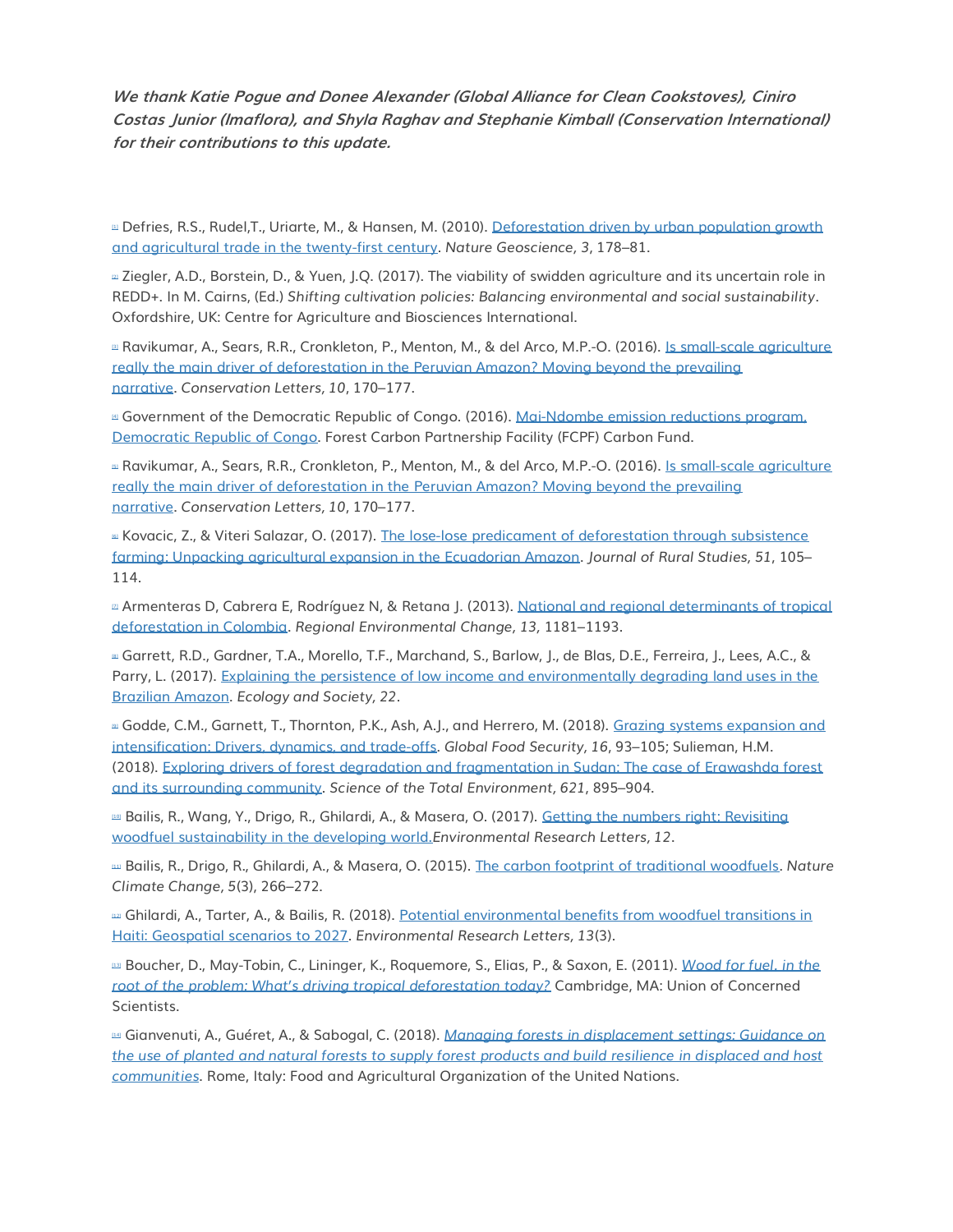[\[15\]](http://forestdeclaration.org/goal/goal-4/#_ednref15) Government of the Democratic Republic of Congo (2016). [Mai-Ndombe emission reductions program,](https://www.forestcarbonpartnership.org/sites/fcp/files/2016/Dec/20161108%20Revised%20ERPD_DRC.pdf)  [Democratic Republic of Congo.](https://www.forestcarbonpartnership.org/sites/fcp/files/2016/Dec/20161108%20Revised%20ERPD_DRC.pdf) Forest Carbon Partnership Facility (FCPF) Carbon Fund.

[\[16\]](http://forestdeclaration.org/goal/goal-4/#_ednref16) Boucher, D., May-Tobin, C., Lininger, K., Roquemore, S., Elias, P., & Saxon, E. (2011). [Wood for fuel. in the](https://www.ucsusa.org/sites/default/files/legacy/assets/documents/global_warming/UCS_DriversofDeforestation_Chap8_Woodfuel.pdf)  [root of the problem: What's driving tropical deforestation today?](https://www.ucsusa.org/sites/default/files/legacy/assets/documents/global_warming/UCS_DriversofDeforestation_Chap8_Woodfuel.pdf) Cambridge, MA: Union of Concerned Scientists.

[\[17\]](http://forestdeclaration.org/goal/goal-4/#_ednref17) Ravikumar, A., Sears, R.R., Cronkleton, P., Menton, M., & del Arco, M.P.-O. (2016). [Is small-scale agriculture](https://www.cifor.org/library/6123/is-small-scale-agriculture-really-the-main-driver-of-deforestation-in-the-peruvian-amazon-moving-beyond-the-prevailing-narrative/)  [really the main driver of deforestation in the Peruvian Amazon? Moving beyond the prevailing](https://www.cifor.org/library/6123/is-small-scale-agriculture-really-the-main-driver-of-deforestation-in-the-peruvian-amazon-moving-beyond-the-prevailing-narrative/)  [narrative.](https://www.cifor.org/library/6123/is-small-scale-agriculture-really-the-main-driver-of-deforestation-in-the-peruvian-amazon-moving-beyond-the-prevailing-narrative/) *Conservation Letters, 10*, 170–177; Duguma, L.A., Atela, J., Minang, P.A., & Mbow, C. (2015). ['We](https://www.researchgate.net/publication/280136102_)  [love to have the forest but we have no alternative': Unpacking the realities behind deforestation and forest](https://www.researchgate.net/publication/280136102_)  [degradation.](https://www.researchgate.net/publication/280136102_) Presented at the XIV World Forestry Congress, Durban, South Africa; Boucher, D., May-Tobin, C., Lininger, K., Roquemore, S., Elias, P., & Saxon, E. (2011). *[Wood for fuel. in the root of the problem: What's](https://www.ucsusa.org/sites/default/files/legacy/assets/documents/global_warming/UCS_DriversofDeforestation_Chap8_Woodfuel.pdf)  [driving tropical deforestation today?](https://www.ucsusa.org/sites/default/files/legacy/assets/documents/global_warming/UCS_DriversofDeforestation_Chap8_Woodfuel.pdf)* Cambridge, MA: Union of Concerned Scientists.

[\[18\]](http://forestdeclaration.org/goal/goal-4/#_ednref18) Ministry of Petroleum & Natural Gas (2018). *Pradhan Mantri Ujjwala Yojana*.

[\[19\]](http://forestdeclaration.org/goal/goal-4/#_ednref19) The Pradhan Mantri Ujjwala Yojana program provides subsidies for liquified petroleum gas connections.

[\[20\]](http://forestdeclaration.org/goal/goal-4/#_ednref20) Based on mid-performing tiers for stove performance. The Alliance uses a stove performance rating system based on International Workshop Agreements developed in process toward formal ISO standards. The rating framework ranks cookstoves along five tiers with 0 being the lowest performing and 4 the highest performing. Clean and/or efficient cookstoves meet Tier 2 and 3 requirements. Performance guidelines include indicators on efficiency, total emissions, indoor emissions, and safety. Source: Global Alliance for Clean Cookstoves. (2016). *[2016 progress report. Clean cooking: Key to achieving global](http://cleancookstoves.org/resources/495.html)  [development and climate goals](http://cleancookstoves.org/resources/495.html)*. Washington, DC: Global Alliance for Clean Cookstoves.

[\[21\]](http://forestdeclaration.org/goal/goal-4/#_ednref21) The Alliance was founded in 2010 as a global partnership of public, private, and civil sector actors to promote a robust market for clean cooking technology; Alliance. (2017). *[2017 progress report: Driving](https://cleancookstoves.org/binary-data/RESOURCE/file/000/000/536-1.pdf)  [demand, delivering impac](https://cleancookstoves.org/binary-data/RESOURCE/file/000/000/536-1.pdf)*t. Washington, DC: Global Alliance for Clean Cookstoves.

[\[22\]](http://forestdeclaration.org/goal/goal-4/#_ednref22) Bailis, R., Wang, Y., Drigo, R., Ghilardi, A., & Masera, O. (2017). [Getting the numbers right: Revisiting](http://iopscience.iop.org/article/10.1088/1748-9326/aa83ed/pdf)  [woodfuel sustainability in the developing world.](http://iopscience.iop.org/article/10.1088/1748-9326/aa83ed/pdf)*Environmental Research Letters, 12*.

[\[23\]](http://forestdeclaration.org/goal/goal-4/#_ednref23) Bailis, R., Drigo, R., Ghilardi, A., & Masera, O. (2015). [The carbon footprint of traditional woodfuels.](https://www.nature.com/articles/nclimate2491) *Nature Climate Change, 5*(3), 266–272.

[\[24\]](http://forestdeclaration.org/goal/goal-4/#_ednref24) Singh, D., Pachauri, S., & Zerriffi, H. (2017). [Environmental payoffs of LPG cooking in India.](http://iopscience.iop.org/article/10.1088/1748-9326/aa909d) *Environmental Research Letters, 12*(11).

Las Agarwala, M., Ghoshal, S., Verchot, L., Martius, C., Ahuja, R., & DeFries, R. (2017). Impact of biogas [interventions on forest biomass and regeneration in southern India.](https://www.sciencedirect.com/science/article/pii/S2351989417301142) *Global Ecology and Conservation, 11*, 213–23.

[\[26\]](http://forestdeclaration.org/goal/goal-4/#_ednref26) Kroeger, A., Koenig, S., Thomson, A., Streck, C., with Weiner, P.-H. & Bakhtary, H. (2017). *[Forest-](https://openknowledge.worldbank.org/bitstream/handle/10986/29014/122086.pdf) and climate-[smart cocoa in Côte d'Ivoire and Ghana: Aligning stakeholders to support smallholders in](https://openknowledge.worldbank.org/bitstream/handle/10986/29014/122086.pdf)  [deforestation-free cocoa.](https://openknowledge.worldbank.org/bitstream/handle/10986/29014/122086.pdf)* Washington, DC: World Bank.

**221** Global Forest Watch (accessed 10 November

2017). <http://www.globalforestwatch.org/country/CIV> and <http://www.globalforestwatch.org/country/GHA>

[\[28\]](http://forestdeclaration.org/goal/goal-4/#_ednref28) World Cocoa Foundation. (2017). [Cocoa & Forests Initiative.](http://www.worldcocoafoundation.org/cocoa-forests-initiative/) World Cocoa Foundation website.

[\[29\]](http://forestdeclaration.org/goal/goal-4/#_ednref29) Kroeger, A., Koenig, S., Thomson, A., Streck, C., with Weiner, P.H. & Bakhtary, H. (2017). *[Forest-](https://openknowledge.worldbank.org/bitstream/handle/10986/29014/122086.pdf) and climate-[smart cocoa in Côte d'Ivoire and Ghana, aligning stakeholders to support smallholders in](https://openknowledge.worldbank.org/bitstream/handle/10986/29014/122086.pdf)  [deforestation-free cocoa.](https://openknowledge.worldbank.org/bitstream/handle/10986/29014/122086.pdf)* Washington, DC: World Bank.

[\[30\]](http://forestdeclaration.org/goal/goal-4/#_ednref30) Cocoa & Forests Initiative. (2017). [Joint Framework for Action: Côte d'Ivoire](http://www.worldcocoafoundation.org/wp-content/uploads/CDI-Framework_English-1.pdf). World Cocoa Foundation.